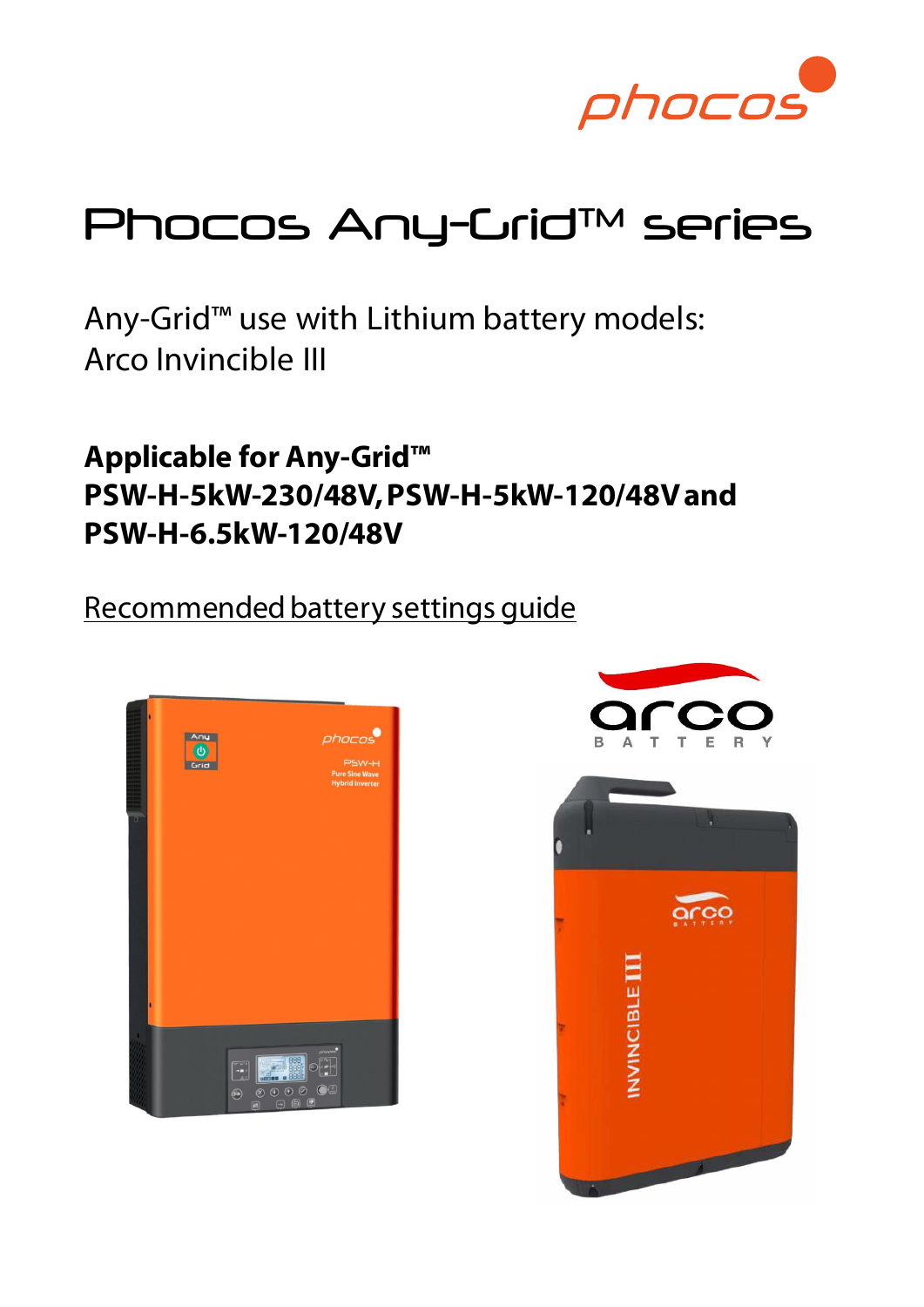## **1.0 Introduction**

This guide outlines the recommended settings and establishing communication for operation of one or more Any-Grid™ PSW-H-5kW-230/48V, PSW-H-5kW-120/48V or PSW-H-6.5kW-120/48V hybrid inverter chargers with Arco Invincible III battery modules in the low-voltage (50.4 Vdc nominal) configuration, referred to in this guide as "battery modules".

Note that the charge/discharge settings are automatically negotiated with the battery if this guide is used and cannot be changed. If you wish to manually set these settings, then a communication cable between the PSW-H and batteries is not needed and the battery type in settings menu 05 of the PSW-H must be set to "User defined" (USE). In this case it is your responsibility to choose settings within the specifications of the battery to preserve the battery warranty.

The Any-Grid must be installed according to the Any-Grid "User and Installation Manual" included with every AnyGrid unit and available online a[t www.phocos.com.](http://www.phocos.com/) The battery terminals of the Any-Grid must be connected to the batteries according to the Arco installation manual at the appropriate step mentioned in the chapter "**5.0 Battery Settings and Communication Cable Installation**" of this manual.

**WARNING: Be sure to read and respect the warnings in the installation manuals of the Any -Grid, the battery modules and any other connected equipment. The installation must be conducted by a trained professional.**

### **2.0 Requirements**

The following is required to proceed with this guide:

• Any-Grid PSW-H-5KW-230/48V, PSW-H-5KW-120/48V or PSW-H-6.5KW-120/48V **Note: the minimum display unit firmware version U2 must be 06.18 or later, with the corresponding U1 firmware for your Any-Grid PSW-H.**



Battery communication cable with **only** the following pins connected:

Make sure the cable is correctly oriented between the battery and PSW-H unit when installing below.

**WARNING: Do not use the inverter cable included with your Arco batteries. Wiring your own cable according to the pinout above must be done at your own risk. Any damage to the PSW-H or battery due to incorrect wiring, cable orientation or use of an incorrect cable is not covered by any warranty.**

• Arco battery module(s)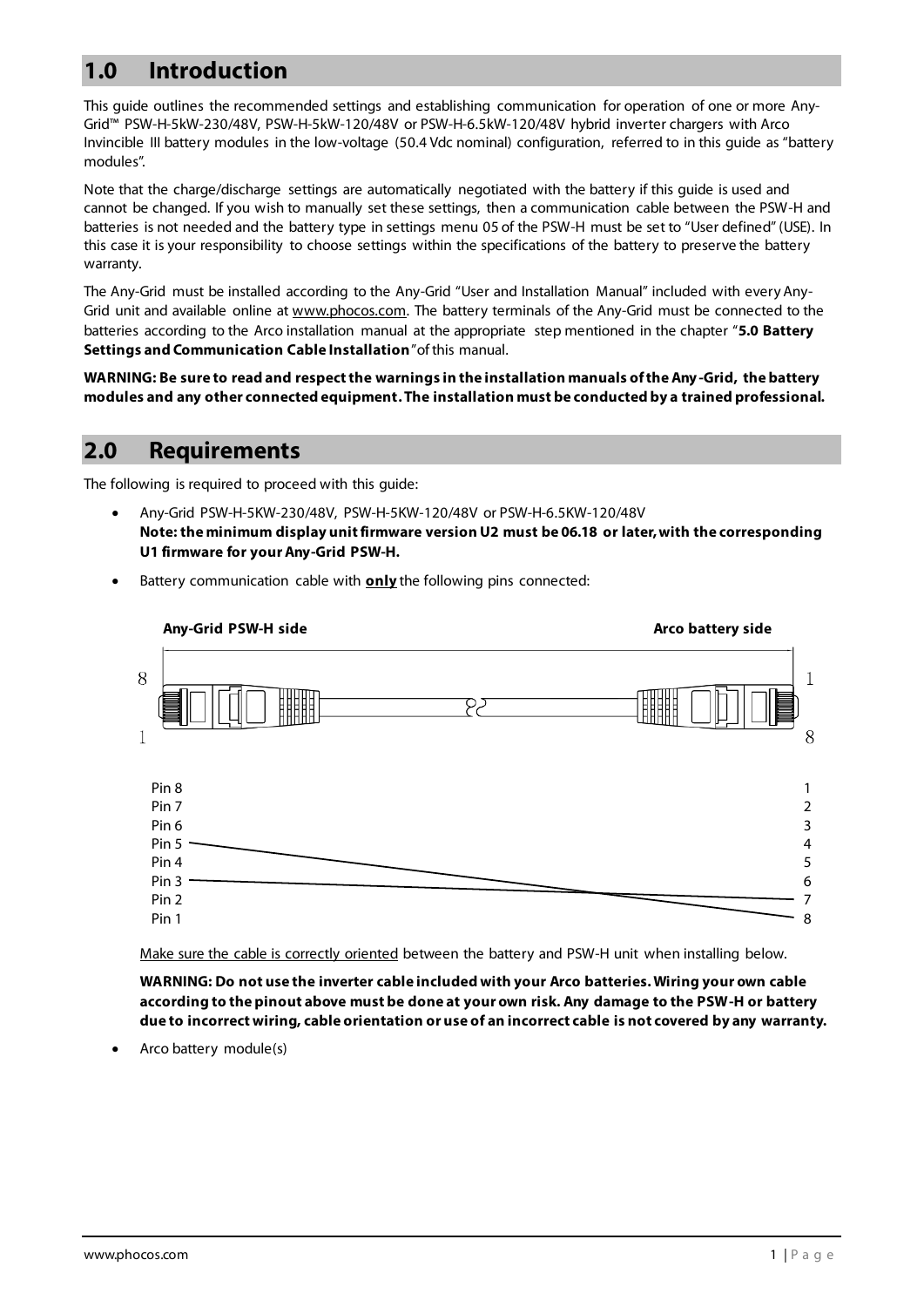

### **4.0 Battery Sizing**

To maintain the full battery warranty, each battery module should be sized not to exceed 40 Adc continuous current (verify Arco manual for details). It is thus recommended to use at least 3 battery modules in parallel to deliver both sufficient continuous current and peak current for a single PSW-H-5KW at full power. When using multiple Any-Grid units, be sure to increase the number of batteries accordingly to sustain the required currents. Using too few batteries per inverter may void your Arco battery warranty.

The batteries must be wired in parallel to form a single large battery bank when using multiple Any-Grids, with a nominal voltage of 50.4 Vdc. All Any-Grids must be connected to a single battery array.

### **5.0 Battery Settings and Communication Cable Installation**

**CAUTION: Before connecting the battery modules to the Any-Grid(s), please follow the installation instructions in this chapter step by step. The battery, AC input source, AC output loads and PV input must remain disconnected until instructed otherwise.**

Any battery-related settings made will be over-written if the communication cable is used. If you wish to manually use settings at your own risk, then do not use the communication cable.

- 1. Make the battery communication cable as described in chapter 2. This cable is designed specifically for connecting the Any-Grid PSW-H to Arco batteries.
- 2. Ensure the battery modules are all turned off.
- 3. Set the battery DIP switches as described in the battery manual, depending on the number and arrangement of batteries used.
- 4. Ensure the battery modules are still turned off. Connect the Any-Grid(s) to the battery power (positive and negative) terminals with the correct polarity.

**CAUTION: If the correct polarity of the battery is not observed, the Any -Grid and the battery may be damaged, this is not covered by warranty.**

Connect the battery communication cable mentioned in chapter 2 to the master battery's RS-485-1 port and the other end to the Any-Grid's BMS port. Take care to connect the correct cable ends to the battery and Any-Grid: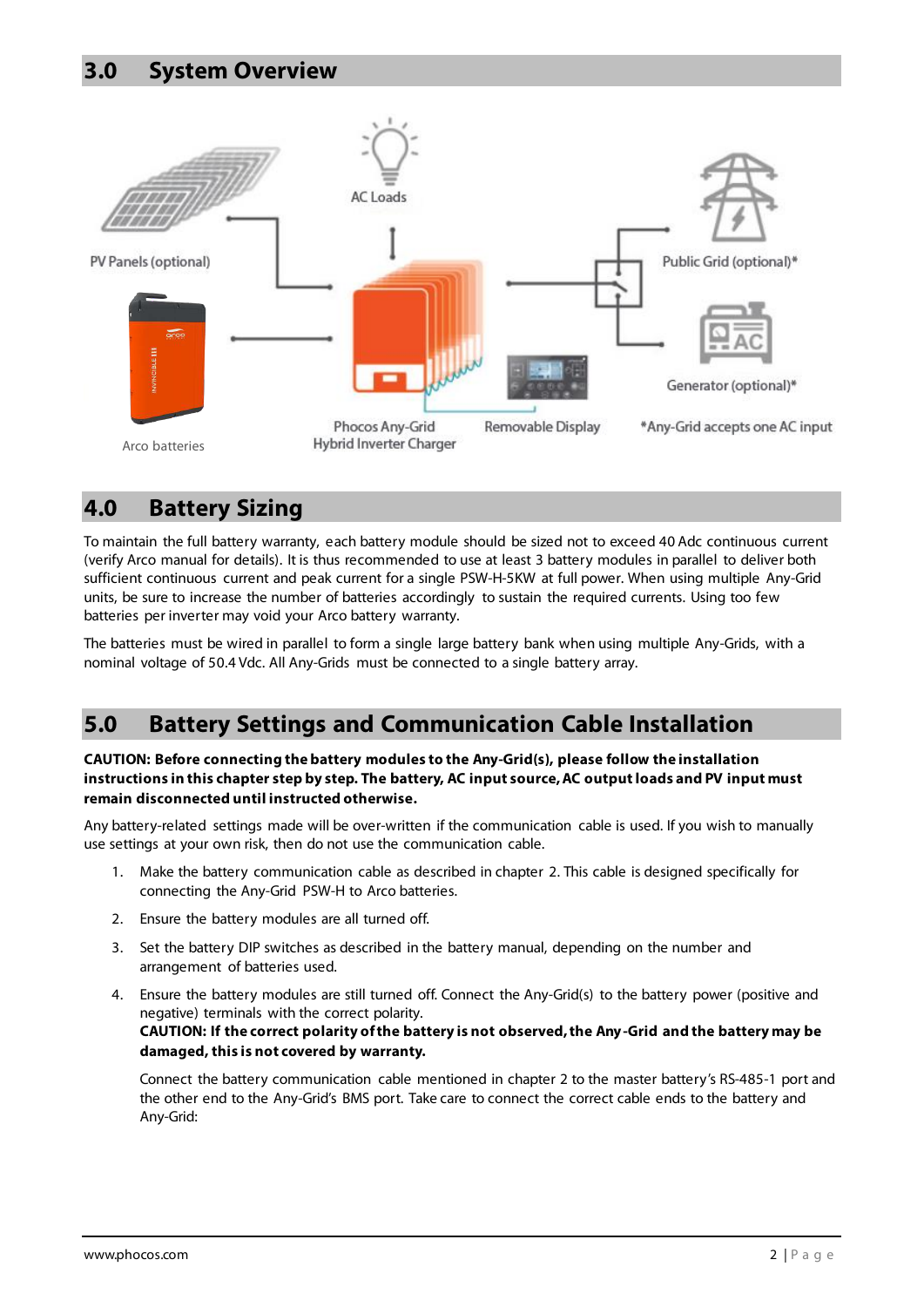

5. Ensure the battery modules are wired as outlined in the Arco battery manual. Turn on the batteries:



6. Ensure the "ON/OFF" load power button of the Any-Grid(s) is in the ON position (depressed), but no loads are connected:



The Any-Grid(s) should now be running, the display(s) on.

- 7. Apply the following setting on the Any-Grid to which the Arco battery bank is connected with the communication cable. This setting refers to the Any-Grid manual, chapter **Operation** → **Device Operation Settings** → **Settings menus**.
	- Battery type Menu 05: User-defined battery ("USE")



LISE

8. Once the setting has been applied, exit the settings menu by pressing  $\bigotimes$  to return to the main view.

- 9. Activate the circuit breakers or insert the fuses to energize the various inputs and outputs on the Any-Grid in the following order (skip any that are not connected):
	- a) AC input

彝

- b) PV input
- c) AC output
- 10. If you are using more than one Any-Grid, this procedure ensures that the unit to which the Arco battery is connected, will communicate with the Arco battery BMS. Automatically, the battery type of all other connected Any-Grid units will be set to "User-defined", this is normal.

The commissioning and programming of the battery-related settings of the Any-Grid is now complete.